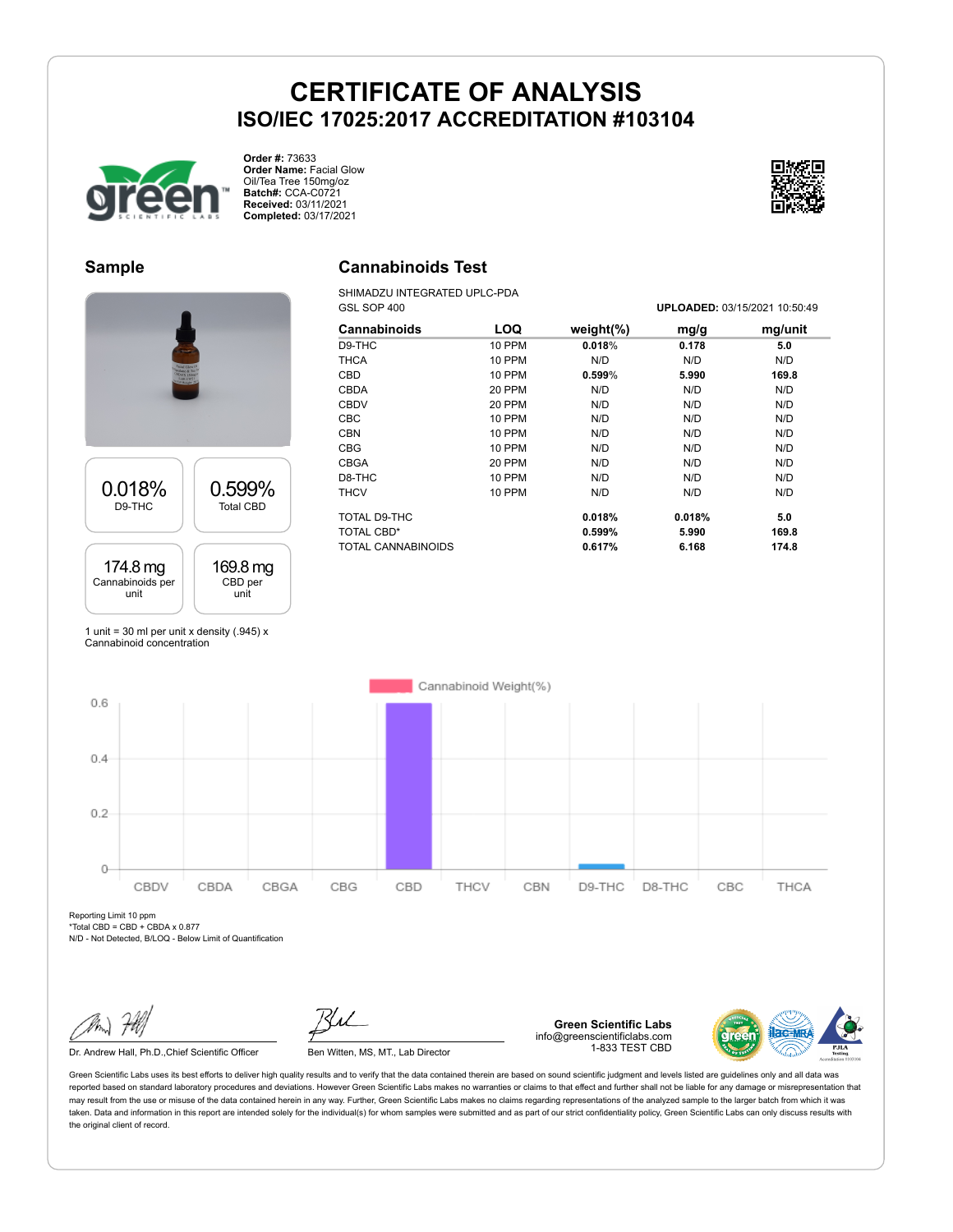

**Order #:** 73633 **Order Name:** Facial Glow Oil/Tea Tree 150mg/oz **Batch#:** CCA-C0721 **Received:** 03/11/2021 **Completed:** 03/17/2021



### **PESTICIDE ANALYSIS:**

GSL SOP 401 **PREPARED:** 03/12/2021 20:23:04 **UPLOADED:** 03/15/2021 13:39:58

GCMS-MS - Shimadzu GCMS-TQ8040

| Pesticide           | <b>Action Level</b><br>(ppm) | Results<br>(ppm) | LOQ<br>(ppm) | LOD<br>(ppm) |
|---------------------|------------------------------|------------------|--------------|--------------|
| CAPTAN              | 0.700                        | N/D              | 0.003        | 0.001        |
| CHLORDANE           | 0.100                        | N/D              | 0.003        | 0.001        |
| <b>CHLORFENAPYR</b> | 0.100                        | N/D              | 0.003        | 0.001        |
| <b>COUMAPHOS</b>    | 0.100                        | N/D              | 0.003        | 0.001        |

| Pesticide               | <b>Action Level Results LOQ LOD</b><br>(ppm) | (ppm) (ppm) (ppm) |       |       |
|-------------------------|----------------------------------------------|-------------------|-------|-------|
| CYFLUTHRIN              | 2.000                                        | N/D               | 0.003 | 0.001 |
| <b>CYPERMETHRIN</b>     | 1.000                                        | N/D               | 0.003 | 0.001 |
| PARATHION-METHYL        | 0.100                                        | N/D               | 0.003 | 0.001 |
| PENTACHLORONITROBENZENE | 0.100                                        | N/D               | 0.003 | 0.001 |

|  | LCMS-MS - Shimadzu LCMS-8060 |
|--|------------------------------|
|  |                              |

| <b>Pesticide</b>     | <b>Action Level</b> | <b>Results</b> | LOQ   | LOD   |
|----------------------|---------------------|----------------|-------|-------|
|                      | (ppm)               | (ppm)          | (ppm) | (ppm) |
| <b>ABAMECTIN B1A</b> | 0.100               | N/D            | 0.005 | 0.001 |
| <b>ACEPHATE</b>      | 0.100               | N/D            | 0.001 | 0.001 |
| <b>ACEQUINOCYL</b>   | 0.100               | N/D            | 0.001 | 0.001 |
| <b>ACETAMIPRID</b>   | 0.100               | N/D            | 0.005 | 0.001 |
| <b>ALDICARB</b>      | 0.100               | N/D            | 0.005 | 0.001 |
| <b>AZOXYSTROBIN</b>  | 0.100               | N/D            | 0.001 | 0.001 |
| <b>BIFENAZATE</b>    | 0.100               | N/D            | 0.005 | 0.001 |
| <b>BIFENTHRIN</b>    | 3.000               | N/D            | 0.005 | 0.001 |
| <b>BOSCALID</b>      | 0.100               | N/D            | 0.005 | 0.001 |
| CARBARYL             | 0.500               | N/D            | 0.003 | 0.001 |
| <b>CARBOFURAN</b>    | 0.100               | N/D            | 0.001 | 0.001 |
| CHLORANTRANILIPROLE  | 10.000              | N/D            | 0.005 | 0.005 |
| <b>CHLORPYRIFOS</b>  | 0.100               | N/D            | 0.001 | 0.001 |
| <b>CLOFENTEZINE</b>  | 0.100               | N/D            | 0.001 | 0.001 |
| <b>DAMINOZIDE</b>    | 0.100               | N/D            | 0.005 | 0.001 |
| <b>DIAZINON</b>      | 0.100               | N/D            | 0.001 | 0.001 |
| <b>DICHLORVOS</b>    | 0.100               | N/D            | 0.005 | 0.001 |
| <b>DIMETHOATE</b>    | 0.100               | N/D            | 0.001 | 0.001 |
| <b>DIMETHOMORPH</b>  | 2.000               | N/D            | 0.005 | 0.001 |
| <b>ETHOPROPHOS</b>   | 0.100               | N/D            | 0.001 | 0.001 |
| <b>ETOFENPROX</b>    | 0.100               | N/D            | 0.001 | 0.001 |
| <b>ETOXAZOLE</b>     | 0.100               | N/D            | 0.010 | 0.005 |
| <b>FENHEXAMID</b>    | 0.100               | N/D            | 0.005 | 0.001 |
| <b>FENOXYCARB</b>    | 0.100               | N/D            | 0.005 | 0.001 |
| <b>FENPYROXIMATE</b> | 0.100               | N/D            | 0.001 | 0.001 |
| <b>FIPRONIL</b>      | 0.100               | N/D            | 0.003 | 0.001 |
| <b>FLONICAMID</b>    | 0.100               | N/D            | 0.025 | 0.010 |
| <b>FLUDIOXONIL</b>   | 0.100               | N/D            | 0.003 | 0.001 |
| <b>HEXYTHIAZOX</b>   | 0.100               | N/D            | 0.005 | 0.001 |
| <b>IMAZALIL</b>      | 0.100               | N/D            | 0.005 | 0.001 |

| <b>Pesticide</b>       | <b>Action Level</b> | <b>Results</b> | LOQ   | LOD   |
|------------------------|---------------------|----------------|-------|-------|
|                        | (ppm)               | (ppm)          | (ppm) | (ppm) |
| <b>IMIDACLOPRID</b>    | 5.000               | N/D            | 0.005 | 0.001 |
| KRESOXIM-METHYL        | 0.100               | N/D            | 0.010 | 0.005 |
| <b>MALATHION</b>       | 0.500               | N/D            | 0.005 | 0.001 |
| <b>METALAXYL</b>       | 2.000               | N/D            | 0.001 | 0.001 |
| <b>METHIOCARB</b>      | 0.100               | N/D            | 0.005 | 0.001 |
| <b>METHOMYL</b>        | 1.000               | N/D            | 0.001 | 0.001 |
| <b>MEVINPHOS</b>       | 0.100               | N/D            | 0.001 | 0.001 |
| <b>MYCLOBUTANIL</b>    | 0.100               | N/D            | 0.005 | 0.001 |
| <b>NALED</b>           | 0.100               | N/D            | 0.005 | 0.001 |
| OXAMYL                 | 0.500               | N/D            | 0.001 | 0.001 |
| <b>PACLOBUTRAZOL</b>   | 0.100               | N/D            | 0.005 | 0.001 |
| <b>PERMETHRINS</b>     | 0.500               | N/D            | 0.005 | 0.001 |
| PHOSMET                | 0.100               | N/D            | 0.005 | 0.001 |
| <b>PIPERONYL</b>       | 3.000               | N/D            | 0.001 |       |
| <b>BUTOXIDE</b>        |                     |                |       | 0.001 |
| <b>PRALLETHRIN</b>     | 0.100               | N/D            | 0.005 | 0.005 |
| <b>PROPICONAZOLE</b>   | 0.100               | N/D            | 0.010 | 0.005 |
| <b>PROPOXUR</b>        | 0.100               | N/D            | 0.001 | 0.001 |
| <b>PYRETHRINS</b>      | 0.500               | N/D            | 0.005 | 0.005 |
| (PYRETHRIN I)          |                     |                |       |       |
| <b>PYRIDABEN</b>       | 0.100               | N/D            | 0.005 | 0.001 |
| <b>SPINETORAM</b>      | 0.100               | N/D            | 0.001 | 0.001 |
| SPINOSAD               | 0.100               | N/D            | 0.001 | 0.001 |
| <b>SPIROMESIFEN</b>    | 0.100               | N/D            | 0.005 | 0.001 |
| <b>SPIROTETRAMAT</b>   | 0.100               | N/D            | 0.001 | 0.001 |
| SPIROXAMINE            | 0.100               | N/D            | 0.001 | 0.001 |
| <b>TEBUCONAZOLE</b>    | 0.100               | N/D            | 0.005 | 0.001 |
| <b>THIACLOPRID</b>     | 0.100               | N/D            | 0.001 | 0.001 |
| <b>THIAMETHOXAM</b>    | 5.000               | N/D            | 0.001 | 0.001 |
| <b>TRIFLOXYSTROBIN</b> | 0.100               | N/D            | 0.001 | 0.001 |

N/D = Not Detected, A/LOQ = Above LOQ Level, B/LOQ = Below LOQ Level, B/LOD = Below LOD Level

Dr. Andrew Hall, Ph.D., Chief Scientific Officer Ben Witten, MS, MT., Lab Director

**Green Scientific Labs** info@greenscientificlabs.com 1-833 TEST CBD

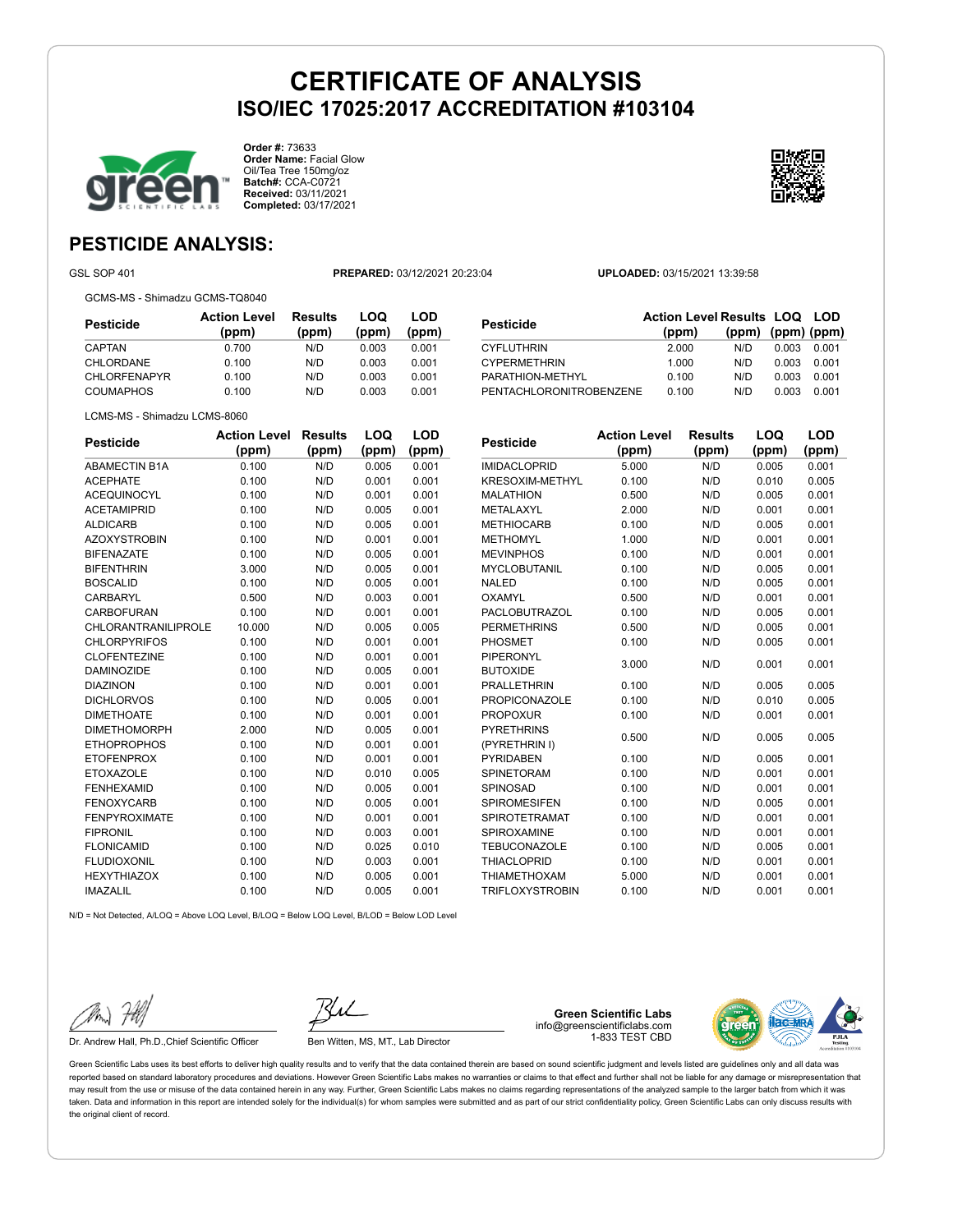

**Order #:** 73633 **Order Name:** Facial Glow Oil/Tea Tree 150mg/oz **Batch#:** CCA-C0721 **Received:** 03/11/2021 **Completed:** 03/17/2021



### **RESIDUAL SOLVENTS:**

Headspace GCMS - Shimadzu GCMS QP2020 with HS20

GSL SOP 405 **Prepared:** 03/12/2021 19:11:16 **Uploaded:** 03/15/2021 11:48:11

| <b>Residual Solvent</b>  | <b>Action Level (ppm)</b> | Results (ppm) | LOQ (ppm) | LOD (ppm) |
|--------------------------|---------------------------|---------------|-----------|-----------|
| 1,1-DICHLOROETHENE       | 8                         | N/D           | 0.63      | 0.63      |
| 1,2- DICHLOROETHANE      | $\overline{2}$            | N/D           | 0.12      | 0.02      |
| <b>ACETONE</b>           | 5,000                     | N/D           | 140       | 20        |
| <b>ACETONITRILE</b>      | 410                       | N/D           | 25        | 1         |
| <b>BENZENE</b>           |                           | N/D           |           | 0.5       |
| <b>BUTANE</b>            | 5,000                     | N/D           | 50        | 10        |
| <b>CHLOROFORM</b>        |                           | N/D           |           | 0.5       |
| CIS 1,2-DICHLOROETHENE   | 5                         | N/D           | 0.73      | 0.18      |
| <b>ETHANOL</b>           | 5,000                     | N/D           | 140       | 20        |
| ETHYL ACETATE            | 5,000                     | N/D           | 140       | 20        |
| <b>ETHYL ETHER</b>       | 5,000                     | N/D           | 140       | 20        |
| ETHYLENE OXIDE           |                           | N/D           | $\Omega$  | 0         |
| <b>ISOPROPYL ALCOHOL</b> | 5,000                     | N/D           | 140       | 20        |
| <b>METHANOL</b>          | 3,000                     | N/D           | 100       | 20        |
| METHYLENE CHLORIDE       | 125                       | N/D           | 0.15      | 0.15      |
| N-HEPTANE                | 5,000                     | N/D           | 140       | 20        |
| N-HEXANE                 | 290                       | N/D           | 18        | 10        |
| <b>PENTANE</b>           | 5,000                     | N/D           | 140       | 20        |
| <b>PROPANE</b>           | 5,000                     | N/D           | 20        |           |
| <b>TOLUENE</b>           | 890                       | N/D           | 53        |           |
| TRANS 1,2-DICHLOROETHENE | 5                         | N/D           | 0.73      | 0.18      |
| <b>TRICHLOROETHENE</b>   |                           | N/D           |           | 0.5       |
| <b>XYLENES</b>           | 150                       | N/D           | 130       | 20        |

Dr. Andrew Hall, Ph.D., Chief Scientific Officer Ben Witten, MS, MT., Lab Director

**Green Scientific Labs** info@greenscientificlabs.com 1-833 TEST CBD

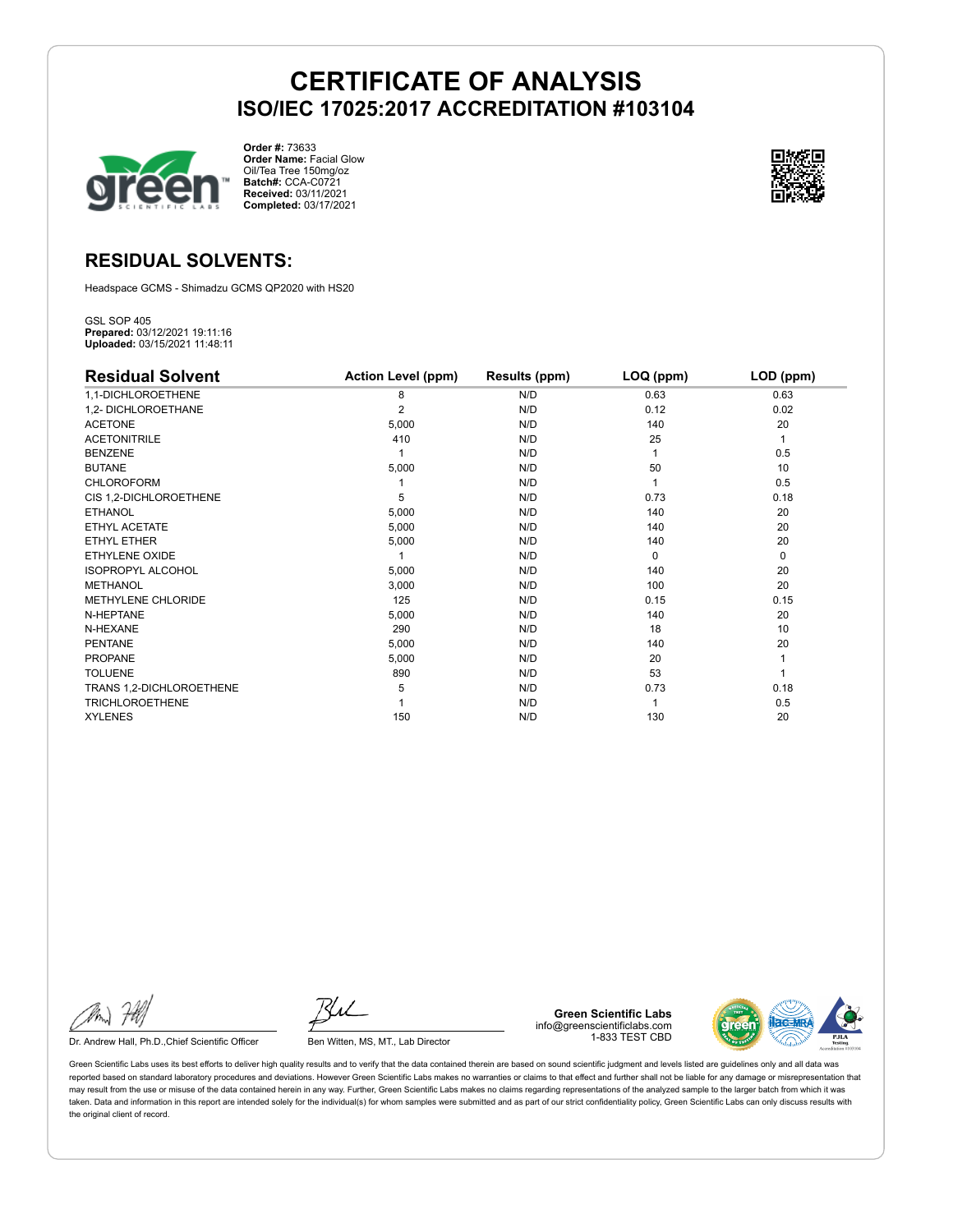**Microbial Analysis** GSL SOP 406 **Uploaded:** 03/16/2021 10:12:35



**Order #:** 73633 **Order Name:** Facial Glow Oil/Tea Tree 150mg/oz **Batch#:** CCA-C0721 **Received:** 03/11/2021 **Completed:** 03/17/2021



#### **Microbial Analysis:**

fa PCR - Agilent AriaMX

**MICROBIAL ANALYSIS:**

PCR - Agilent AriaMX

| Test                        | <b>SOP</b> | <b>Test Method</b> | <b>Device Used</b> | <b>LOD</b>                          | <b>Allowable</b><br>Criteria  | <b>Actual Result Pass/Fail</b> |             |
|-----------------------------|------------|--------------------|--------------------|-------------------------------------|-------------------------------|--------------------------------|-------------|
| ASPERGILLUS FUMIGATUS***    | 406.01     | USP 61/62+         | <b>ARIAMX PCR</b>  | 1 CFU/G**                           | DETECT/NOT<br><b>DETECTED</b> | <b>NOT DETECTED</b>            | <b>PASS</b> |
| ASPERGILLUS TERREUS***      | 406.01     | USP 61/62+         | <b>ARIAMX PCR</b>  | 1 CFU/G**                           | DETECT/NOT<br><b>DETECTED</b> | <b>NOT DETECTED</b>            | <b>PASS</b> |
| ASPERGILLUS FLAVUS***       | 406.01     | USP 61/62+         | <b>ARIAMX PCR</b>  | 1 CFU/G**                           | DETECT/NOT<br><b>DETECTED</b> | <b>NOT DETECTED</b>            | <b>PASS</b> |
| <b>ASPERGILLUS NIGER***</b> | 406.01     | USP 61/62+         | <b>ARIAMX PCR</b>  | 1 CFU/G**                           | DETECT/NOT<br><b>DETECTED</b> | <b>NOT DETECTED</b>            | <b>PASS</b> |
| STEC E. COLI*               | 406.01     | USP 61/62+         | <b>ARIAMX PCR</b>  | 1 CFU/G**                           | DETECT/NOT<br><b>DETECTED</b> | NOT DETECTED                   | <b>PASS</b> |
| SALMONELLA*                 | 406.01     | USP 61/62+         | <b>ARIAMX PCR</b>  | 1 CFU/G**                           | DETECT/NOT<br><b>DETECTED</b> | <b>NOT DETECTED</b>            | <b>PASS</b> |
| TOTAL YEAST AND MOLD        | 406.01     | USP 61/62+         | <b>ARIAMX PCR</b>  | CFU/G BY<br><b>SAMPLE</b><br>TYPE** | 1.000 CFU/G                   | <b>NOT DETECTED</b>            | <b>PASS</b> |
| AEROBIC BACTERIA COUNT      | 406.01     | USP 61/62+         | <b>ARIAMX PCR</b>  | CFU/G BY<br><b>SAMPLE</b><br>TYPE** | 10,000 CFU/G                  | <b>NOT DETECTED</b>            | <b>PASS</b> |
| <b>ENTEROBACTERIACEAE</b>   | 406.01     | USP 61/62+         | <b>ARIAMX PCR</b>  | CFU/G BY<br><b>SAMPLE</b><br>TYPE** | <b>100 CFU/G</b>              | <b>NOT DETECTED</b>            | <b>PASS</b> |
| <b>COLIFORM</b>             | 406.01     | USP 61/62+         | <b>ARIAMX PCR</b>  | CFU/G BY<br><b>SAMPLE</b><br>TYPE** | <b>100 CFU/G</b>              | <b>NOT DETECTED</b>            | <b>PASS</b> |

† USP 61 (enumeration of bacteria TAC, TYM, and ENT/Coliform), USP 62 (identifying specific species E.coli Aspergillus etc)

\* STEC and Salmonella run as Multiplex

\*\* CFU/g Calculation based on MIP/Extract matrix

\*\*\* Flavus = 2 Copies of DNA / Fumigatis = 2 Copies of DNA Niger = 20 Copies of DNA / Terrus = 10 copies of DNA

Dr. Andrew Hall, Ph.D., Chief Scientific Officer Ben Witten, MS, MT., Lab Director

**Green Scientific Labs** info@greenscientificlabs.com 1-833 TEST CBD